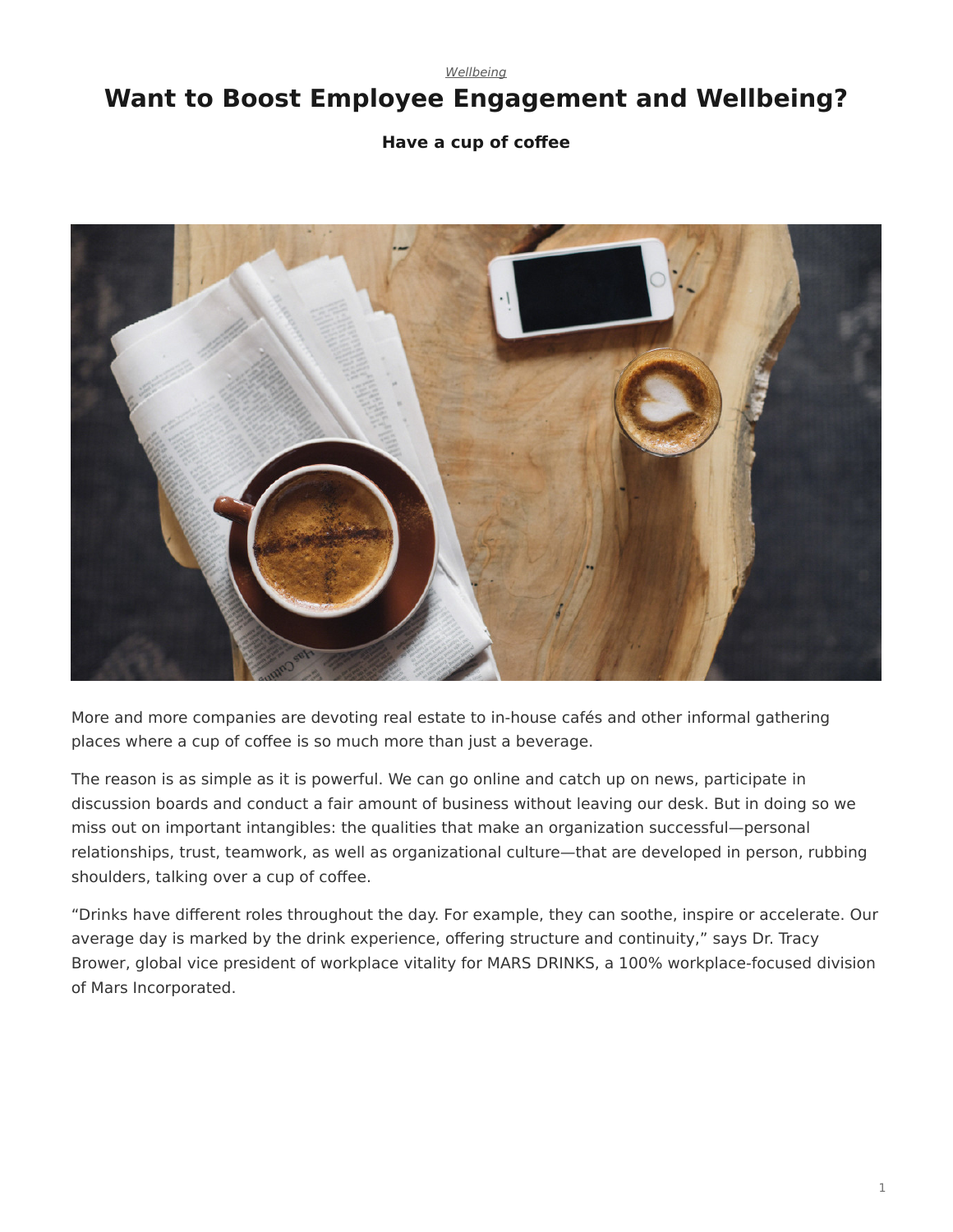MARS DRINKS recently commissioned a global study of 3,800 people, across industries and companies of all sizes, to identify the factors that contribute to organizational success. The research identified four pillars—collaboration, engagement, wellbeing and productivity. These pillars are interconnected, and combine to create a vibrant and thriving work environment.

"We discovered that collaboration, engagement and wellbeing correlate with greater productivity. Their presence tends to drive greater productivity. The reverse is not true, though. Greater productivity doesn't lead to greater collaboration, engagement or wellbeing. In fact, according to our research, too much emphasis on productivity to the exclusion of collaboration, engagement or wellbeing has a negative effect on motivation," says Dr. Brower. The solution is ensuring there is an emphasis on all four of the pillars and their interconnectedness.

Organizations are getting the message and replacing tired break rooms with inspiring café spaces and refreshment bars that are welcoming and productive places for employees, clients, visitors and external resources.

MARS DRINKS' research also shows that employees place importance on the availability of coffee and on having different choices in coffee. Dr. Brower says research shows that 22 percent of people will leave the office to get great coffee if they can't get it in the office.

"Just think about the effect on productivity. If people are leaving, it's not only the loss of their working time, it's also the lost opportunity for them to connect with colleagues," commented Dr. Brower. "Just the presence of the coffee experience can help drive collaboration, productivity, wellbeing, and engagement in the workplace."

Through their research, MARS DRINKS is inspiring people at work to think differently about the workday—to think about the potential for what it can be.

## **Featured Products**

**[+About Steelcase](https://www.steelcase.com/discover/steelcase/our-company/)**

**[+Customer Care](#page-0-0)**

**[+Legal Notices](#page-0-0)**

**[Connect With Us](https://www.steelcase.com/find-us/social-media/) [+](https://www.steelcase.com/find-us/social-media/)**